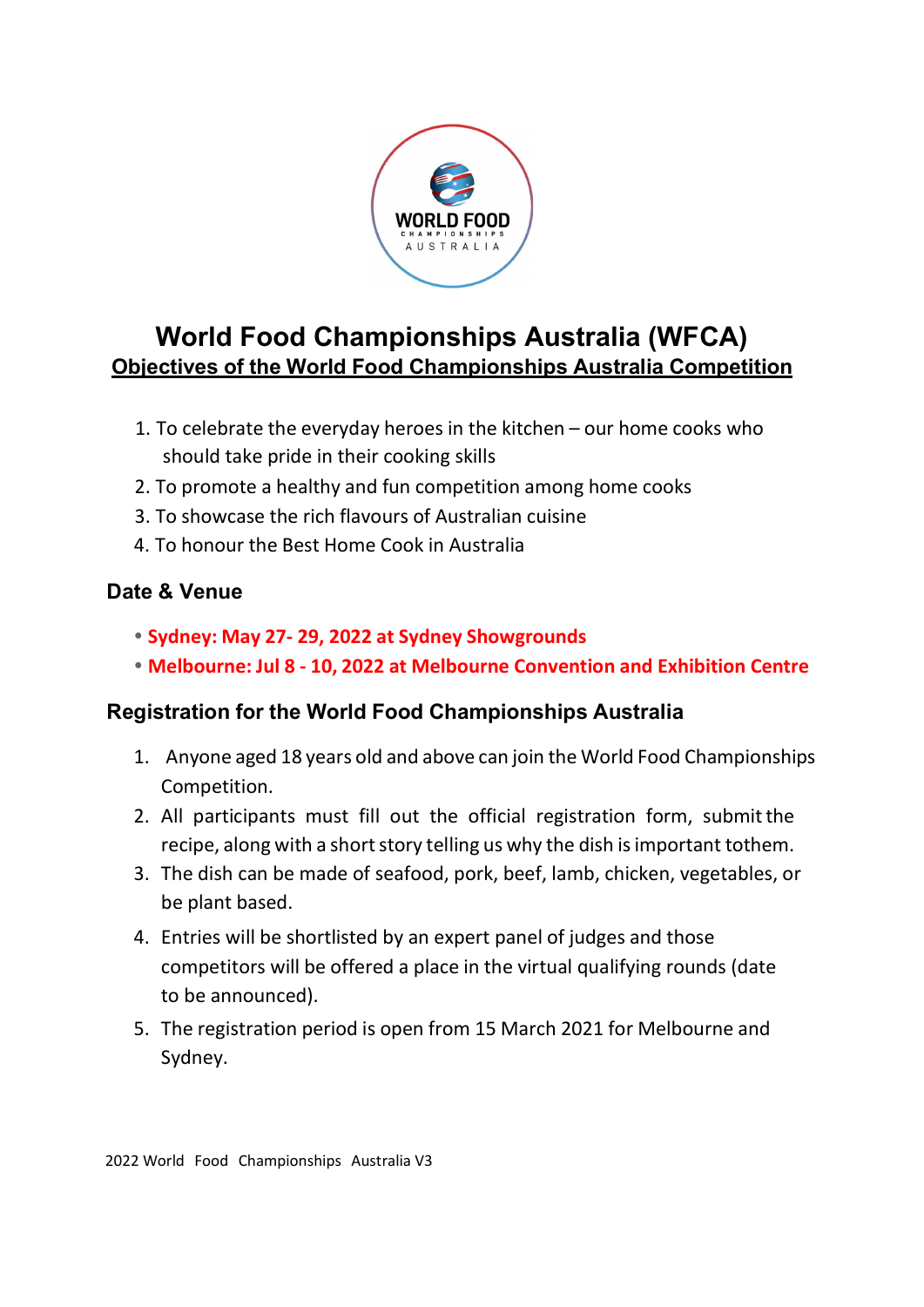# WFCA Cooking Competition Mechanics

- 1. There will be 10 shortlisted competitors cooking in each category at the virtual qualifying rounds. The Seven (7) competition categories are: -
- Australian Chicken Championships
- Australian Burger Championships
- Australian Beef Championships
- Australian Vegan Championships
- Australian Dessert Championships (Golden Ticket Winner Category)
- Australian BBQ Championships (Golden Ticket Winner Category)
- Australian Seafood Championships (Golden Ticket Winner Category)
- 2. At the end of the virtual qualifying rounds the judge will select 5 competitors from each category to be invited to compete in the Top 5 Round of the WFCA event at the Live shows in their registered city (Melbourne or Sydney).
- 3. From the Top 5 Round, 3 competitors in each category will progress to the Super Qualifier Final Rounds where a single Champion will be selected from each category. The winners of the Seafood, BBQ & Dessert categories will be awarded a golden ticket to represent Australia in the World Food Championships (WFC) in Dallas TX, USA in November 2022 and will cook off against hundreds of competitors from around the world.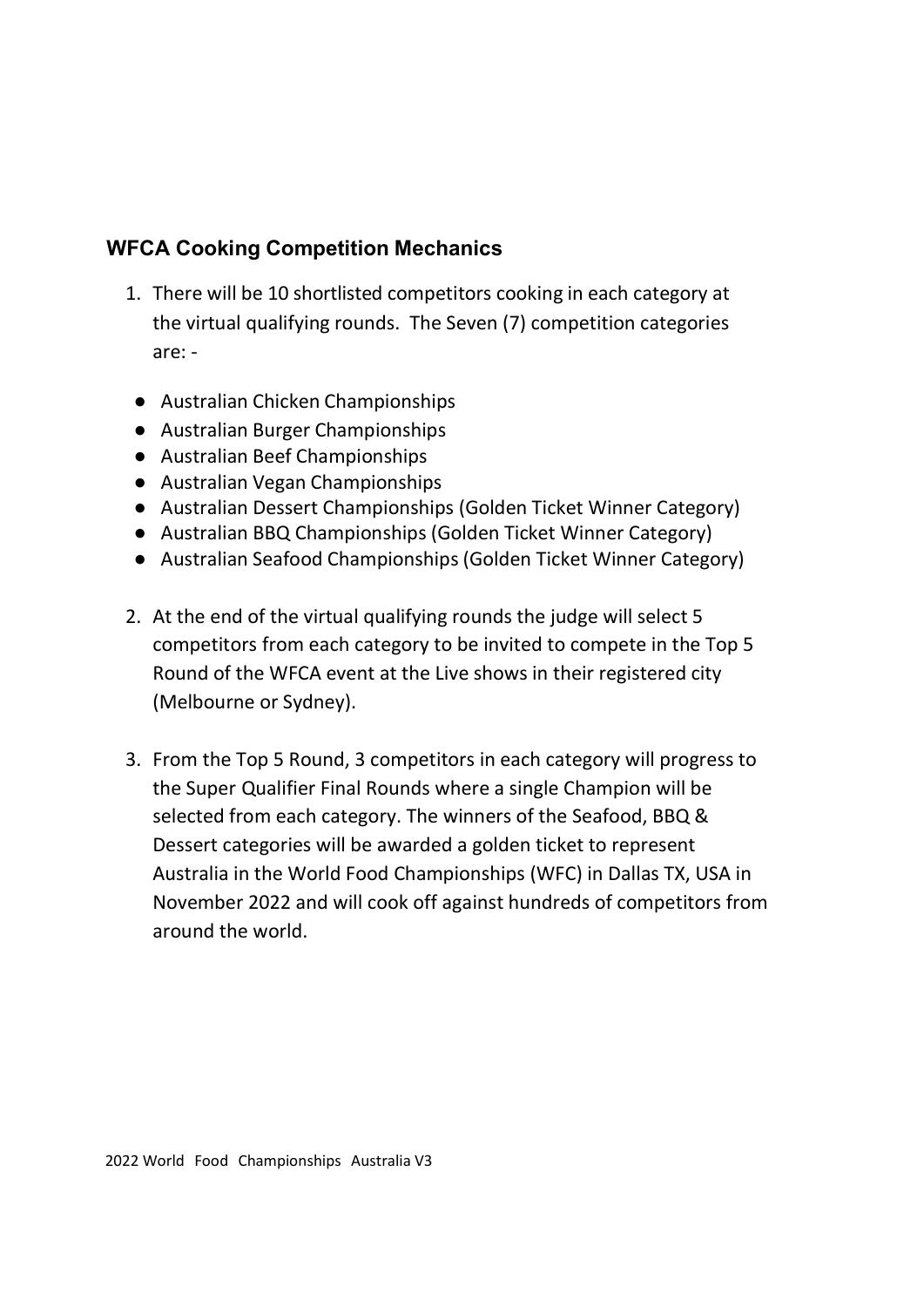# WFCA LIVE COOKING SHOW Competition Mechanics

- 1. The organisers will provide basic cooking tools & equipment for each workstation.
- 2. Competitors are encouraged to bring personal utensils & equipment to the competition.
- 3. All World Food Championships Australia Competitors should come in proper attire (apron, pants, and closed shoes. No open toe shoes, high heels, tank tops, crops tops or singlets).
- 4. Organisers will also provide a common area with storage for the competitors to store their personal ingredients, utensils & equipment.
- 5. Each WFCA Contestant will be given a total of one hour (2 hours for BBQ Contestants) for food preparation, cooking & cleaning.
- 6. Each WFCA Contestant will be able to bring along one kitchen assistant that are only there to help prep the items & clean the work area. They must not cook or plate any portion of the dish.
- 7. The WFCA Contestant must prepare 2 portions of their dish. One to be presented to the judges and one for the display.
- 8. Competitors must cook the dish according to the recipes submitted to the judges.
- 9. Only natural ingredients may be used, and all garnishes must be edible.
- 10.Each WFCA Contestant must stop their activity when the allocated cook time runs out and the judges call time.
- 11.The organisers will not be responsible for any loss or breakage of personal utensils or equipment.
- 12.The WFCA Contestant that gets the most points from the judges will be hailed as the winner of World Food Championship Australia for their category and the winners of the Golden Ticket categories will win the invitation to compete at the World Food Championships in Dallas TX USA.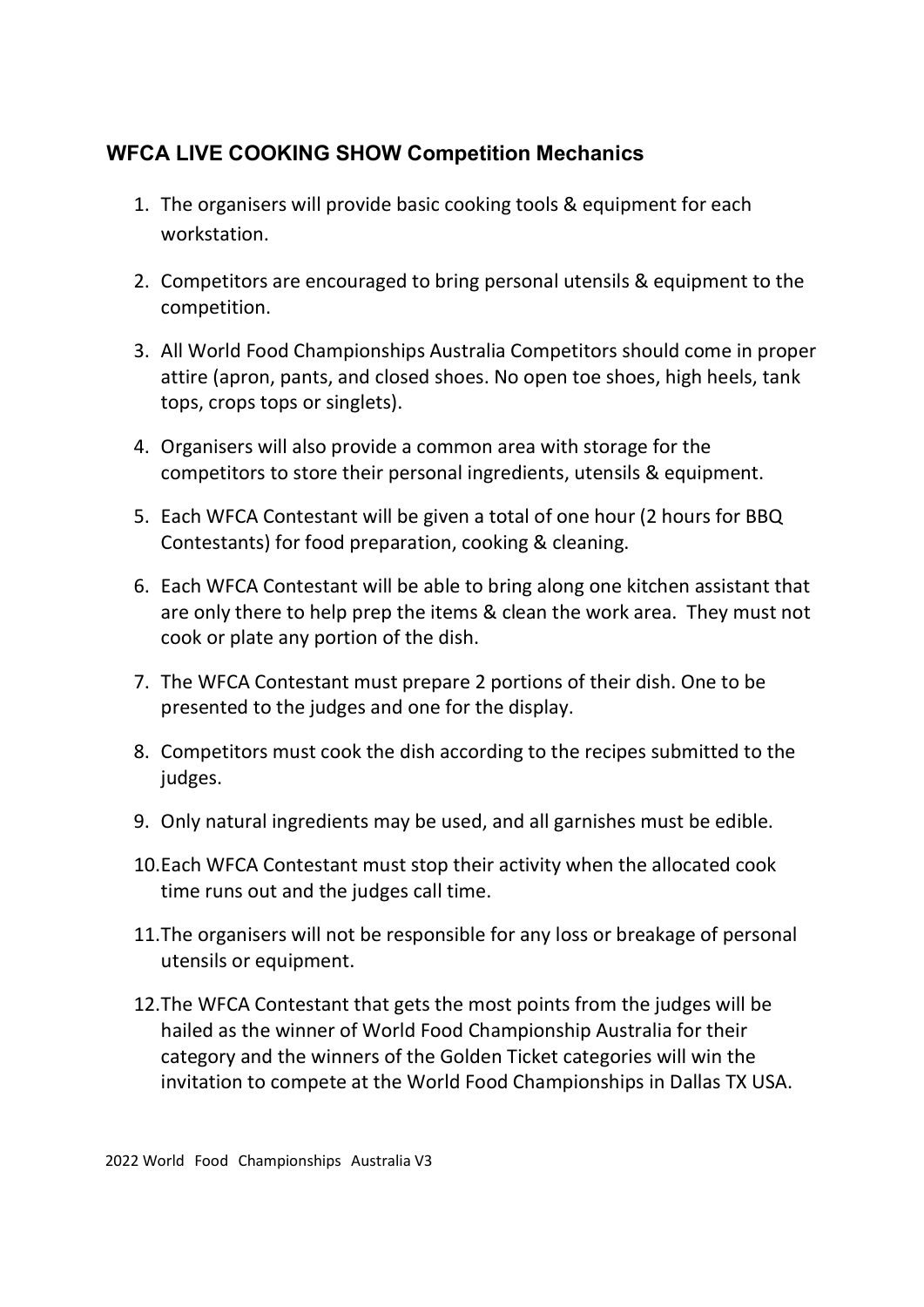#### Due to Limited Time, here are some guidelines for the Cooking Competition

- Salad greens may be picked, cleaned and washed, but not portioned
- Vegetables and fruits may be washed, but not peeled, pre-cut nor cooked
- Pasta & Dough can be prepared but not cooked
- Fish or Seafood or Shellfish can be cleaned, filleted but not proportioned or cooked
- Lamb or Beef or Chicken can be portioned but not cooked
- Pre-marinating proteins is permitted
- Sauces, coulis and purees must be produced during the competition, but stocks may be brought into the competition, but must be unseasoned and unreduced
- Any dressings are to be prepared during the competition
- All other ingredients should be brought by competitor in unprepared state

## World Food Championships Australia Competition Judging Criteria

- ➢ Food Taste 40%
- $\triangleright$  Cooking Skills 20%
- $\triangleright$  Food preparation and workplace 20%
- $\triangleright$  Arrangement and Presentation 10%
- $\triangleright$  Originality and Creativity 10%
- $\triangleright$  Total: 100%

World Food Championships Australia reserves the right to alter the competition rules and qualifying criteria at their discretion.